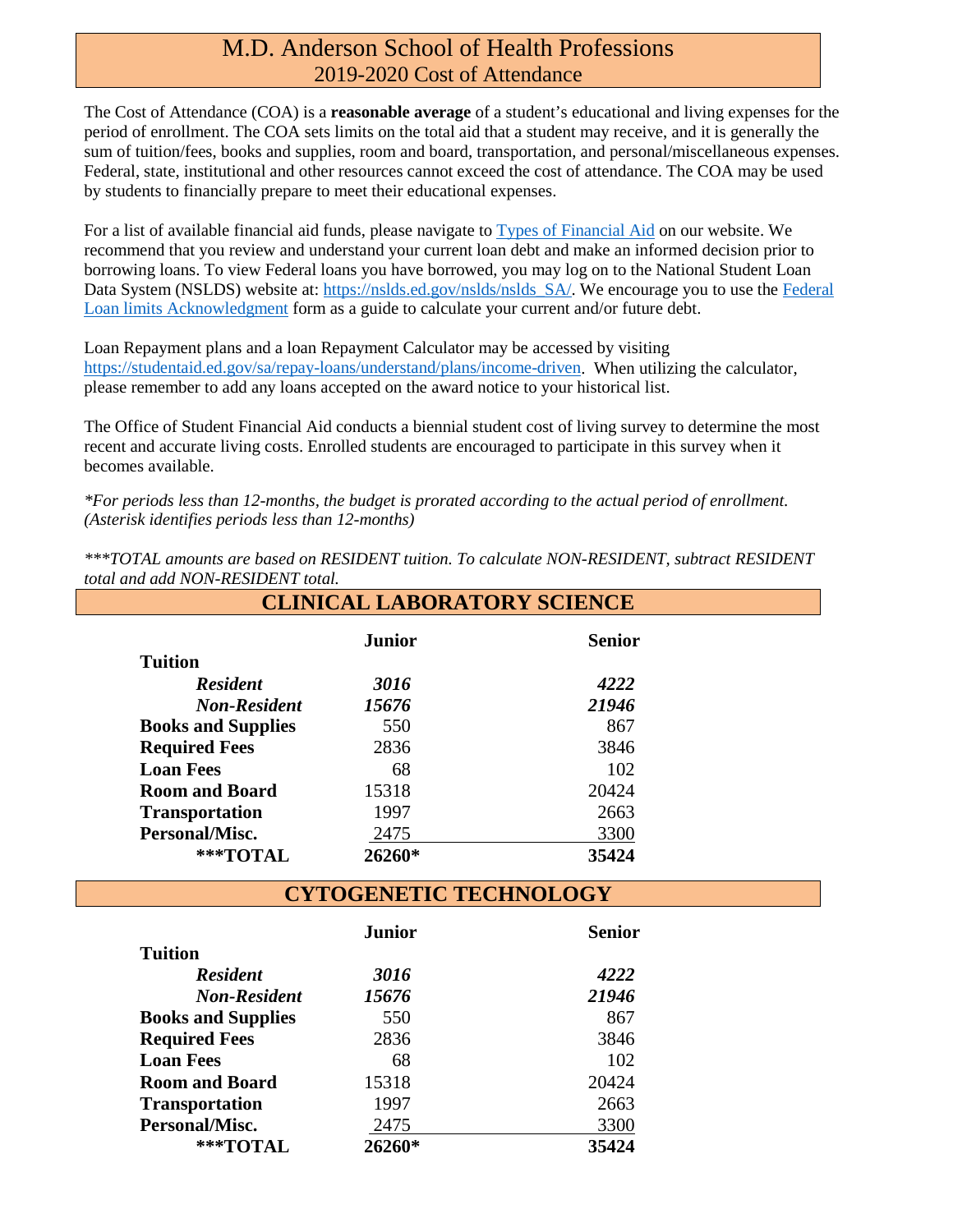## **CYTOTECHNOLOGY**

|                           | Junior | <b>Senior</b> |
|---------------------------|--------|---------------|
| <b>Tuition</b>            |        |               |
| <b>Resident</b>           | 3016   | 4222          |
| <b>Non-Resident</b>       | 15676  | 21946         |
| <b>Books and Supplies</b> | 550    | 867           |
| <b>Required Fees</b>      | 2836   | 3846          |
| <b>Loan Fees</b>          | 68     | 102           |
| <b>Room and Board</b>     | 15318  | 20424         |
| <b>Transportation</b>     | 1997   | 2663          |
| Personal/Misc.            | 2475   | 3300          |
| $***$ TOTAL               | 26260* | 35424         |

### **HISTOTECHNOLOGY**

|                           | <b>Junior</b> | <b>Senior</b> |
|---------------------------|---------------|---------------|
| <b>Tuition</b>            |               |               |
| <b>Resident</b>           | 3016          | 3015          |
| <b>Non-Resident</b>       | 15676         | 15675         |
| <b>Books and Supplies</b> | 550           | 635           |
| <b>Required Fees</b>      | 2836          | 3744          |
| <b>Loan Fees</b>          | 68            | 102           |
| <b>Room and Board</b>     | 15318         | 20424         |
| <b>Transportation</b>     | 1997          | 2663          |
| Personal/Misc.            | 2475          | 3300          |
| ***TOTAL                  | 26260*        | 33883         |

**MEDICAL DOSIMETRY**

|                           | Junior | Senior |
|---------------------------|--------|--------|
| Tuition                   |        |        |
| <b>Resident</b>           | 3016   | 3015   |
| <b>Non-Resident</b>       | 15676  | 15675  |
| <b>Books and Supplies</b> | 550    | 635    |
| <b>Required Fees</b>      | 2836   | 3744   |
| <b>Loan Fees</b>          | 68     | 102    |
| <b>Room and Board</b>     | 15318  | 20424  |
| <b>Transportation</b>     | 1997   | 2663   |
| Personal/Misc.            | 2475   | 3300   |
| ***TOTAL                  | 26260* | 33883  |

**MOLECULAR GENETIC TECHNOLOGY**

|                           | Junior | Senior |
|---------------------------|--------|--------|
| <b>Tuition</b>            |        |        |
| <b>Resident</b>           | 3016   | 4222   |
| <b>Non-Resident</b>       | 15676  | 21946  |
| <b>Books and Supplies</b> | 550    | 867    |
| <b>Required Fees</b>      | 2836   | 3846   |
| <b>Loan Fees</b>          | 68     | 102    |
| <b>Room and Board</b>     | 15318  | 20424  |
| <b>Transportation</b>     | 1997   | 2663   |
| Personal/Misc.            | 2475   | 3300   |
| $***$ TOTAL               | 26260* | 35424  |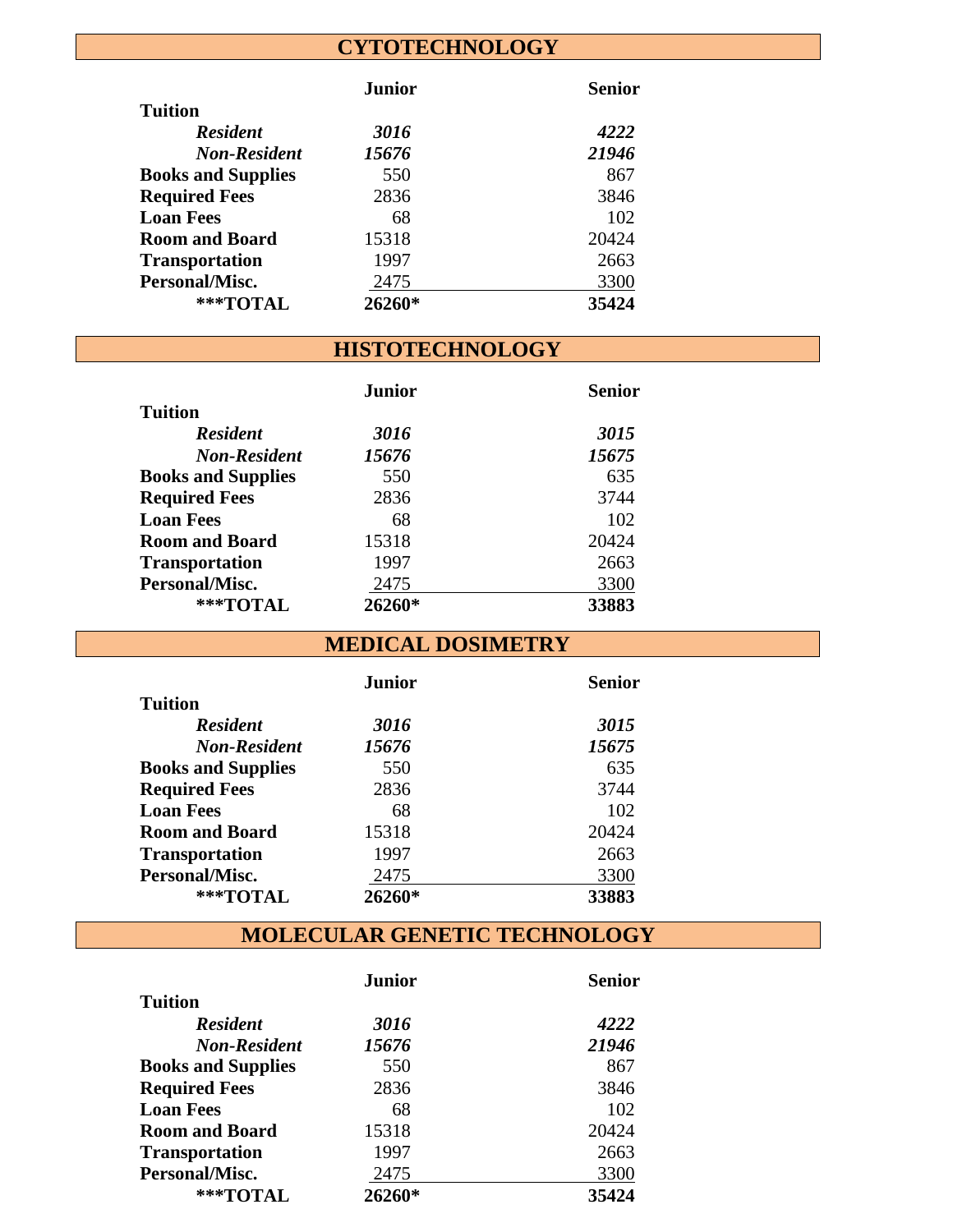## **RADIATION THERAPY**

|                           | <b>Junior</b> | <b>Senior</b> |
|---------------------------|---------------|---------------|
| <b>Tuition</b>            |               |               |
| <b>Resident</b>           | 4222          | 4222          |
| <b>Non-Resident</b>       | 21946         | 21946         |
| <b>Books and Supplies</b> | 867           | 867           |
| <b>Required Fees</b>      | 3846          | 3846          |
| <b>Loan Fees</b>          | 102           | 102           |
| <b>Room and Board</b>     | 20424         | 20424         |
| <b>Transportation</b>     | 2663          | 2663          |
| Personal/Misc.            | 3300          | 3300          |
| ***TOTAL                  | 35424         | 35424         |

# **DIAGNOSTIC IMAGING**

|                           | Sophomore | <b>Junior</b> | <b>Senior</b> |
|---------------------------|-----------|---------------|---------------|
| <b>Tuition</b>            |           |               |               |
| <b>Resident</b>           | 3015      | 3217          | 4222          |
| <b>Non-Resident</b>       | 15675     | 16720         | 21946         |
| <b>Books and Supplies</b> | 635       | 640           | 867           |
| <b>Required Fees</b>      | 3744      | 3760          | 3846          |
| <b>Loan Fees</b>          | 102       | 102           | 102           |
| <b>Room and Board</b>     | 20424     | 20424         | 20424         |
| <b>Transportation</b>     | 2663      | 2663          | 2663          |
| Personal/Misc.            | 3300      | 3300          | 3300          |
| ***TOTAL                  | 33883     | 34106         | 35424         |

## **DIAGNOSTIC MEDICAL SONOGRAPHY**

| <b>Junior</b>             | <b>Senior</b> |        |
|---------------------------|---------------|--------|
| <b>Tuition</b>            |               |        |
| <b>Resident</b>           | 4222          | 3016   |
| <b>Non-Resident</b>       | 21946         | 15676  |
| <b>Books and Supplies</b> | 867           | 550    |
| <b>Required Fees</b>      | 3846          | 2836   |
| <b>Loan Fees</b>          | 102           | 68     |
| <b>Room and Board</b>     | 20424         | 15381  |
| <b>Transportation</b>     | 2663          | 1997   |
| Personal/Misc.            | 3300          | 2475   |
| ***TOTAL                  | 35424         | 26260* |

## **HEALTHCARE DISPARITIES, DIVERSITY AND ADVOCACY**

|                           | <b>Junior</b> | <b>Senior</b> |
|---------------------------|---------------|---------------|
| <b>Tuition</b>            |               |               |
| <b>Resident</b>           | 3015          | 3015          |
| <b>Non-Resident</b>       | 15675         | 15675         |
| <b>Books and Supplies</b> | 635           | 635           |
| <b>Required Fees</b>      | 3744          | 3744          |
| <b>Loan Fees</b>          | 102           | 102           |
| <b>Room and Board</b>     | 20424         | 20424         |
| <b>Transportation</b>     | 2663          | 2663          |
| Personal/Misc.            | 3300          | 3300          |
| ***TOTAL                  | 33883         | 33883         |